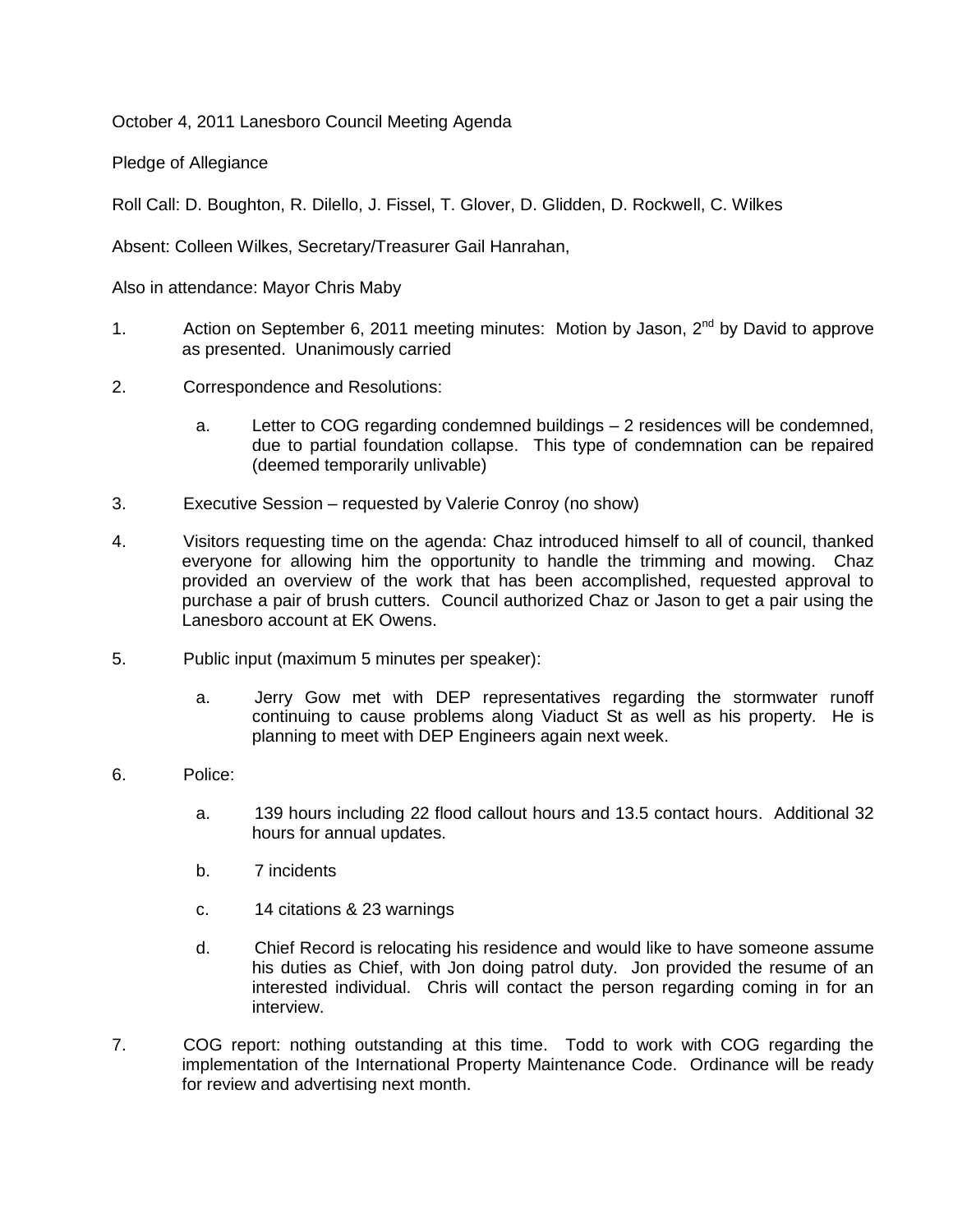- 8. Streets committee:
	- a. Pipe on Side Ave: DEP gave us an Emergency Permit. Work to be completed by Harmony Township and paid from Liquid Fuels with possible (likely) reimbursement from FEMA.
	- b. Snow plowing: Todd asked Susquehanna for a cost to plow the roads to use as a tool in determining how to handle snow removal in the upcoming season. Motion by Jason, 2<sup>nd</sup> by David to advertise for a seasonal worker for snow removal. Unanimously approved.
	- c. Electrical issues on truck: Todd worked with insurance company regarding the problem, which began during the flood. It needs to be put on a computer, which Clevelands cannot do. Motion by Jason,  $2<sup>nd</sup>$  by Regina authorizing taking the truck to Culnanes. Unanimously approved.
	- d. Tires on garbage truck many nails in one of the tires. Has been replaced, and the spare has been updated.
- 9. Parks & recreation committee:
	- a. No word on the Community Walk from George Wilkes
	- b. Mulch for Community Park motion by Jason,  $2^{nd}$  by Dale, to purchase mulch with a cap of \$2,500 to match the 2011 budget line item
- 10. Sewer / Refuse committee:
	- a. Meeting with Tri-Boro Todd & Chris met with Tri-Boro. They are going to speak with their counsel and present us with an offer.
	- b. Todd asked for permission to discuss any possible interest in the sewer by PAWC. Motion by David,  $2^{nd}$  by Regina to follow up. Unanimously approved
	- c. Cab heater on garbage truck needs to be replaced, as does the revolving light. Cleveland's will handle this.
	- d. Motion by Jason,  $2^{nd}$  by Dan to purchase a winter vest with protective striping. Unanimously approved.
- 11. Community Center & Website:
	- a. Council noted the over and above effort Gail put forth in cleaning up the Community Center after the flood.
	- b. Donation of \$100 from the Bauer's. Gail to send a thank you letter.
- 12. Bill review: no bills to review (Gail absent)
- 13. Old Business: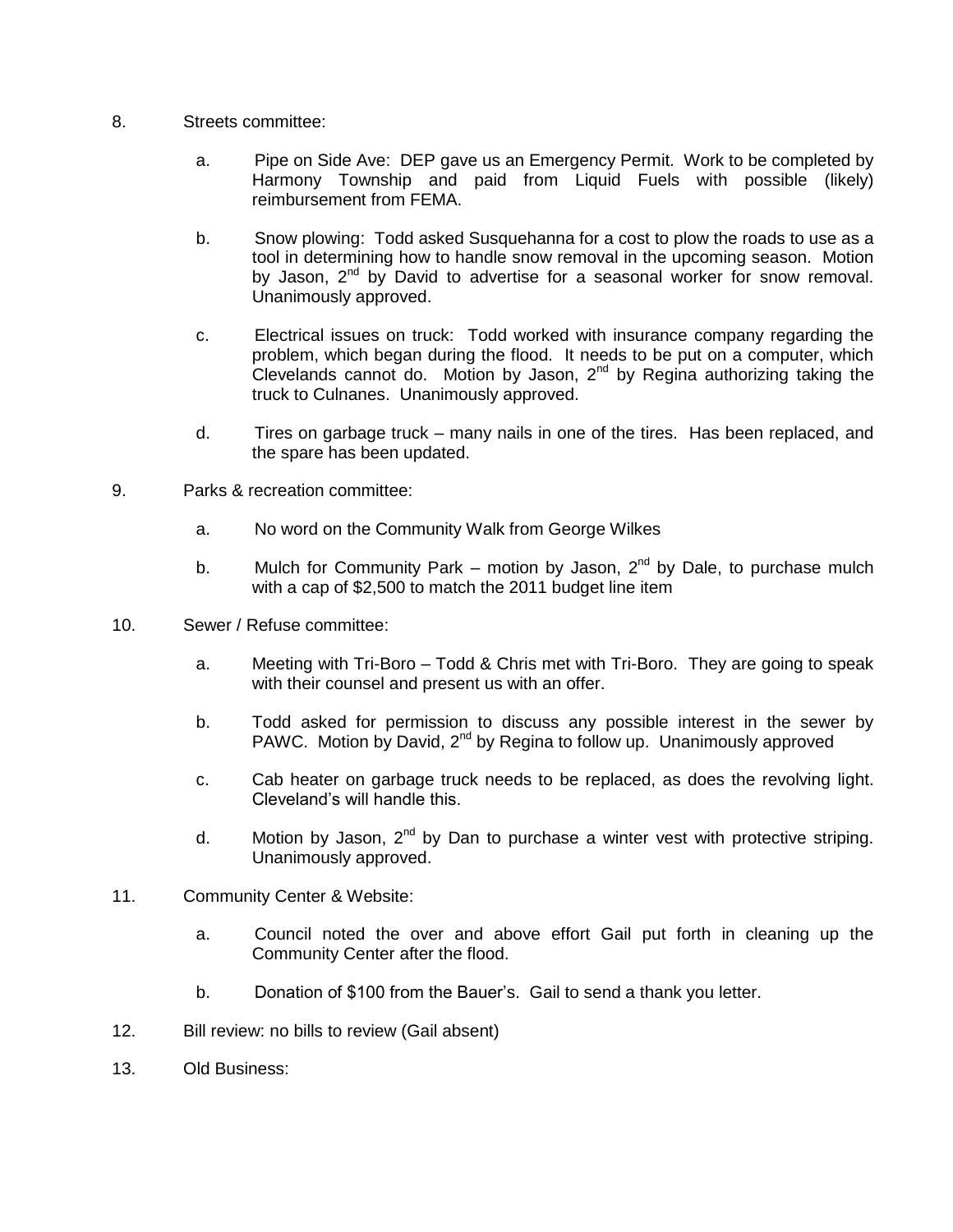- a. Hearing for BS non-compliance rescheduled for December 5 at 9:00 am in County Court
- 14. Ordinance review: none
- 15. New Business:
	- a. Headwall collapse on Side Ave.
	- b. Telephone System Todd is getting a price on a phone system that is similar to what is used by Oakland and also the school. If approved, it could be added to the 2012 budget.
	- c. 2012 Budget Todd and Chris to develop draft for November, which will be broadcast onto the wall for review and refinement. Items that could be added included are a tire pickup day, cemetery donations, Friends of the Viaduct Valley Scenic Byway, reprogramming of police radios, and remainder of mulch. Dan to check on price for tire pickup.
	- d. Replacement of Chris' cel phone and tent motion by Dan,  $2^{nd}$  by Regina to replace both. Chris thanked council, noted that tent need not be replaced unless it can be reimbursed by FEMA.
	- e. Dale & Colleen attended FEMA mapping meeting in Montrose. They will provide an overview at the November meeting.
- 16. Visitors: Sandy Benson noticed someone checking the poles. The person indicated that he was checking poles for rot.
- 17. Chris asked for everyone's input:
	- a. 6:38 PM Wednesday water started coming up through the drains.
	- b. Atypical items:
		- i. Jerry Gow
		- ii. Other police hours
		- iii. Harmony Township truck
		- iv. Our truck
		- v. Harmony Kubota tractor to unload water
		- vi. Jack Agler skid steer
		- vii. Paul Barne's Deuce and a half
		- viii. Dumpsters
		- ix. Susq. Borough backhoe to pack dumpsters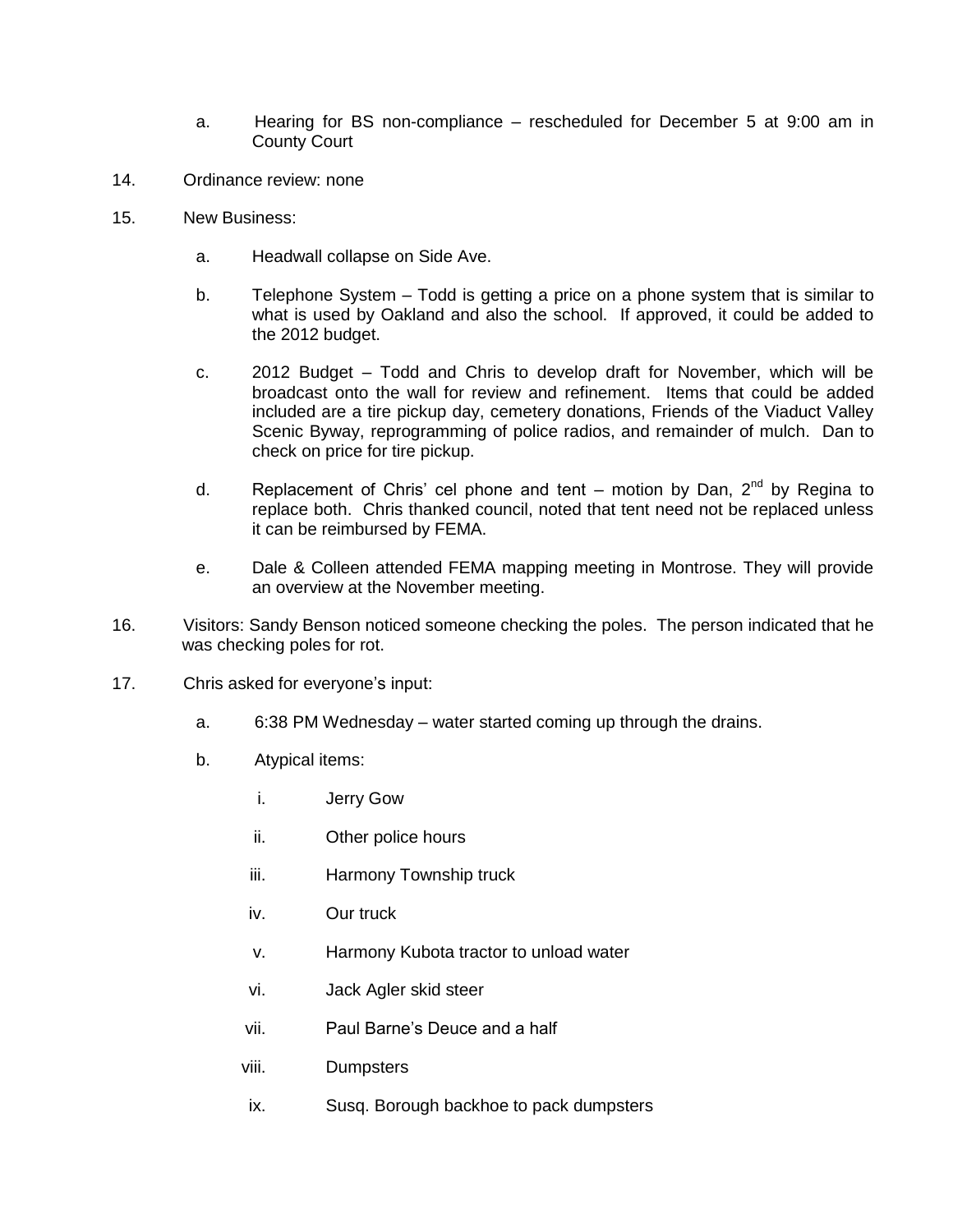- x. Tri-boro sewer stuff
- xi. Oakland Borough truck for sewer hose
- xii. Swanson's bus for transport
- xiii. 4-wheelers Hilton, Fissel (including repairs), Dewald, Terpstra
- xiv. Fuel bills (get from Bensons)
- xv. Heating Oil and electric for Community Center
- xvi. Community Center rent occupied from 9/8 to 9/24 @ \$150/day
- xvii. Dewald truck
- xviii. Maby trailer
- xix. Fissel truck
- xx. Damon Sissler's boat
- xxi. Structural Engineer
- xxii. COG costs
- xxiii. Copier costs
- xxiv. Phone
- xxv. Tent
- xxvi. Mulch
- xxvii. Side Ave.
- xxviii. 18 cones
- xxix. 4 construction barrels
- xxx. 2 cases of flairs
- xxxi. Nikon camera
- xxxii. Todd's boots (size 12 Rockies \$200)
- xxxiii. 3 ANSI-7 fluorescent vest
- xxxiv. Road repairs
- xxxv. Park cleanup
- xxxvi. Borough street cleanup